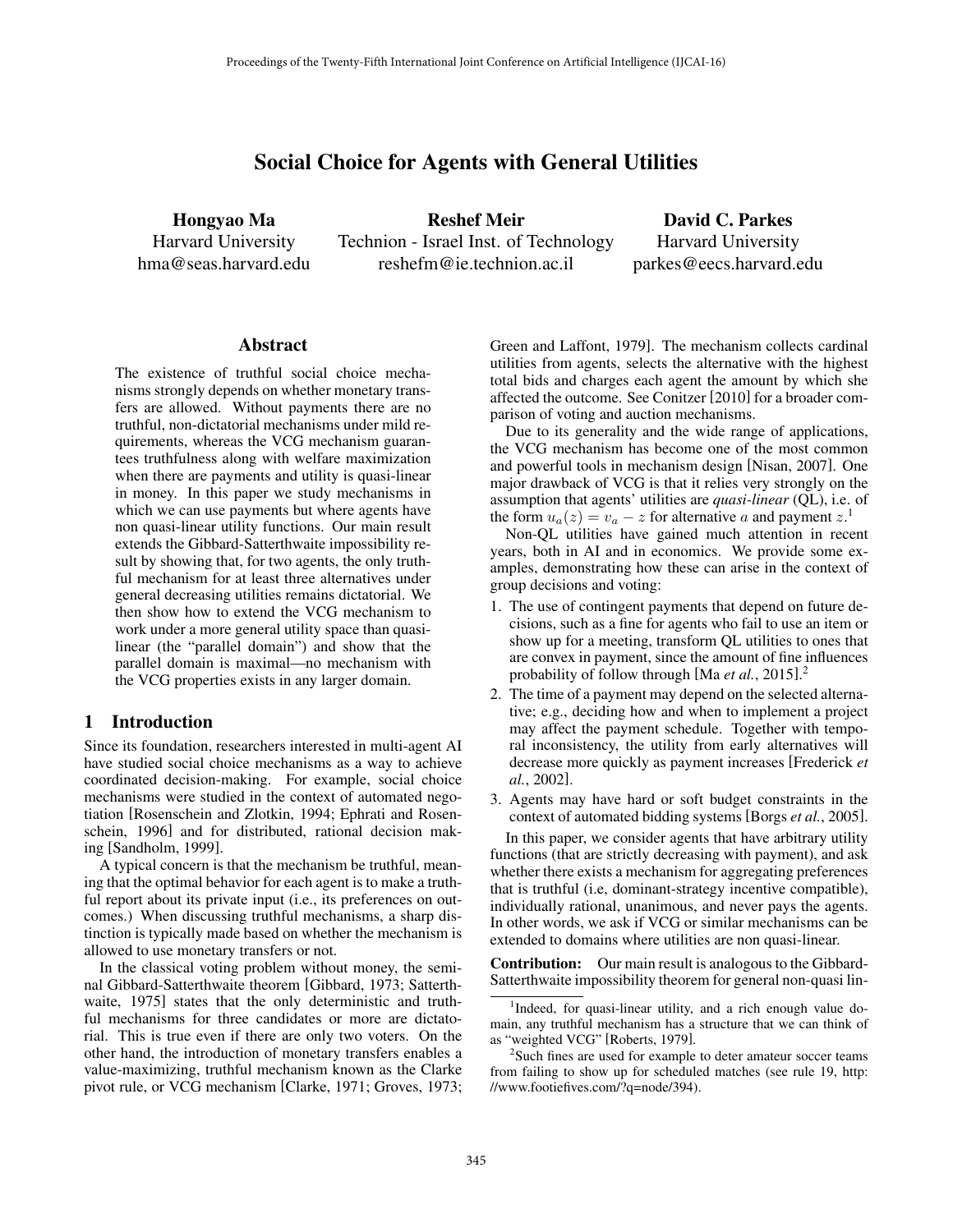ear domains (except it is restricted to two agents and unanimous rules) :

Theorem (Informal). *The only social choice mechanism for two voters with general decreasing utility functions that is truthful, unanimous, and never pays the agents, is dictatorial.*

If the designer also requires neutrality and anonymity, both of which are satisfied by the VCG mechanism, we show that such a mechanism exists if and only if the type space satisfies a *parallel domain* property, where for each agent, the gaps between the willingness to pay for different alternatives are constant.

Since the disruptive papers of Gibbard and Satterthwaite, researchers in AI and computational social choice have contributed a plethora of tools and techniques to mitigate and override their negative results, including computational complexity [Conitzer and Sandholm, 2002; Hemaspaandra *et al.*, 2007], uncertainty [Walsh, 2007; Conitzer *et al.*, 2011], iterative voting mechanisms [Meir *et al.*, 2010; Rabinovich *et al.*, 2015], commitments [Xia and Conitzer, 2010], automated mechanism design [Sandholm *et al.*, 2007; Jurca *et al.*, 2009] and more. Given that our main result is negative, we believe that it is worth exploring how these kinds of techniques can be applied to the more general social choice problem that we present in this paper.

# 2 Preliminaries

Let  $N = \{1, 2, \ldots, n\}$  be a set of *agents* and  $A =$  $\{a, b, \ldots, m\}$  be a set of *alternatives*. We denote the set of all linear orders (permutations) over *A* by  $\pi(A)$ . For a vector  $y = (y_1, y_2, \ldots, y_n)$  we denote by  $y_{-i}$  the partial vector with all entries except *yi*.

A *social choice mechanism f* accepts reports from agents as input, then outputs a single winner  $a \in A$  and possibly payments that each agent should pay or receive. In classic voting, where monetary transfers are not allowed, it is assumed that the input is an ordinal *preference profile*  $P = (\succ_i)_{i \in N}$ , where  $\succ_i \in \pi(A)$ , and agent *i* prefers *j* to *j'* if  $j \succ_i j'$ . A social choice mechanism (a.k.a. a voting rule) is a function  $f : \pi(A)^n \to A$  from profiles to a single winner.

*f* is *anonymous* if the outcome is independent of the names of the agents, and *neutral* if the outcome is independent of the names of the alternatives. *f* is *unanimous* if alternative *j* is selected as long as *j* is the favorite alternative of all agents.

Since agents are assumed to be self-interested, and their preferences are private information, they may report strategically in order to achieve a more preferred outcome. A mechanism is *dominant-strategy incentive compatible* (DSIC, sometimes called *strategyproof* or *truthful*), if no agent can gain by reporting false preferences.

*f* is a *dictatorship* if there exists an agent *i* s.t. her favorite alternative is always selected. The Gibbard-Satterthwaite Theorem [Gibbard, 1973; Satterthwaite, 1975] states that for any  $m \geq 3, n \geq 2$ , the only voting rules that are DSIC and unanimous are dictatorial.

### 2.1 Social Choice with Monetary Transfers

We next move to a more general framework, where mechanisms are allowed to make monetary transfers and the utility of an agent may depend both on the selected alternative and her assigned payment. Denote  $u_{i,j}(z)$  as the utility of agent *i* if alternative *j* is selected and she needs to pay *z*. We require that  $u_{i,j}(z)$  is a continuous and strictly decreasing function of the payment  $z^3$ , with  $u_{i,j}(0) \geq 0$  and  $u_{i,j}(\infty) \leq 0$ ,  $\forall i, j$ . We refer to  $u_i = (u_{i,1}, \ldots, u_{i,m})$  as agent *i*'s *type*, and to  $u = (u_1, \ldots, u_n)$  as a *type profile*.

Denote the utility of alternative *j* to agent *i* at zero payment as  $v_{i,j} = u_{i,j}(0)$ , which we call the "value." As is common in social choice,  $v_{i,j} \neq v_{i,j'}$  for all *i* for all *j*, *j'*. We thus retain notation  $j \succ_i j'$  to denote that  $v_{i,j} > v_{i,j'}$ . Let  $\bar{j}_i \triangleq$  $\lim_{i \to \infty} \max_{j \in A} v_{i,j}$  and  $\underline{j}_i \triangleq \arg \min_{j \in A} v_{i,j}$  be the most and least preferred alternative at zero payments for agent *i*.

Let  $U_0$  be the set of all utility functions (satisfying our technical properties), and  $U_0 = U_0^n$  be the set of all profiles. Let  $U = U<sup>n</sup>$  be the set of utility profiles that we work with. *U* is *quasi-linear* if  $\forall u_i \in U$ ,  $u_{i,j}(z) = v_{i,j} - z$ ,  $\forall j \in A$ ,  $\forall z \in \mathbb{R}$ . Let  $U_{QL}$  be the set of QL utility profiles where agent values are non-negative.

Thus a *social choice mechanism* on type space *U* is composed of a *choice rule*  $x : U \rightarrow A$  and a *payment rule*  $\mathbf{t} = (t_1(u), \ldots, t_n(u)) : \mathcal{U} \to \mathbb{R}^n$ . Thus if the choice made is  $x(u) = j$  then each agent *i* gains  $u_{i,j}(t_i(u))$ .

The definitions of Anonymity and Neutrality naturally extend to mechanisms with payments. A mechanism  $(x, t)$  is DSIC if for any type  $u_i \in U$  of any agent  $i \in N$  and any reported profile from other agents  $\hat{u}_{-i} \in U^{n-1}$ , agent *i* cannot gain by misreporting any false type  $\hat{u}_i \in U$ :

$$
u_{i,x(u_i,\hat{u}_{-i})}(t_i(u_i,\hat{u}_{-i})) \geq u_{i,x(\hat{u}_i,\hat{u}_{-i})}(t_i(\hat{u}_i,\hat{u}_{-i}))
$$

A mechanism is *Individually Rational* (IR) if  $\forall i \in N$ ,

 $u_{i,x(u_i,\hat{u}_{-i})}(t_i(u_i,\hat{u}_{-i})) \geq 0, \ \forall u_i \in U, \ \forall \hat{u}_{-i} \in U^{n-1}$ 

A mechanism satisfies *unanimity* if when all agents agree on which alternative is the best at zero-payment, this alternative is selected and all payments are zero. We are especially interested in mechanisms that hold following set of conditions:

A1. Dominant-strategy incentive compatible (DSIC)

A2. No payments from the mechanism to agents

A3. Deterministic (unless breaking ties)

A4. Unanimous A6. Neutral

A5. Anonymous A7. Individually Rational (IR)

Requirements A1, A2, and A7 are standard in mechanism design, whereas A3–A6 are typically required in social choice.<sup>4</sup>

#### 2.2 Agent-Independent Prices

The structure of DSIC mechanisms with payments is well known (see [Nisan, 2007] for an overview). In particular, every DSIC mechanism must be *agent independent* and *agent maximizing*.

<sup>&</sup>lt;sup>3</sup>In voting without money  $u_{i,j}(z)$  is a *constant*.

<sup>&</sup>lt;sup>4</sup>We require the mechanism to be deterministic unless there are multiple alternatives that are simultaneously agent-maximizing for every agent. Only in this case can the mechanism break ties at random. Allowing randomization among outcomes among which agents may have strict preferences, and for the special case of two alternatives, a majority vote without payments and with random tiebreaking satisfies all of the requirements A1-A7.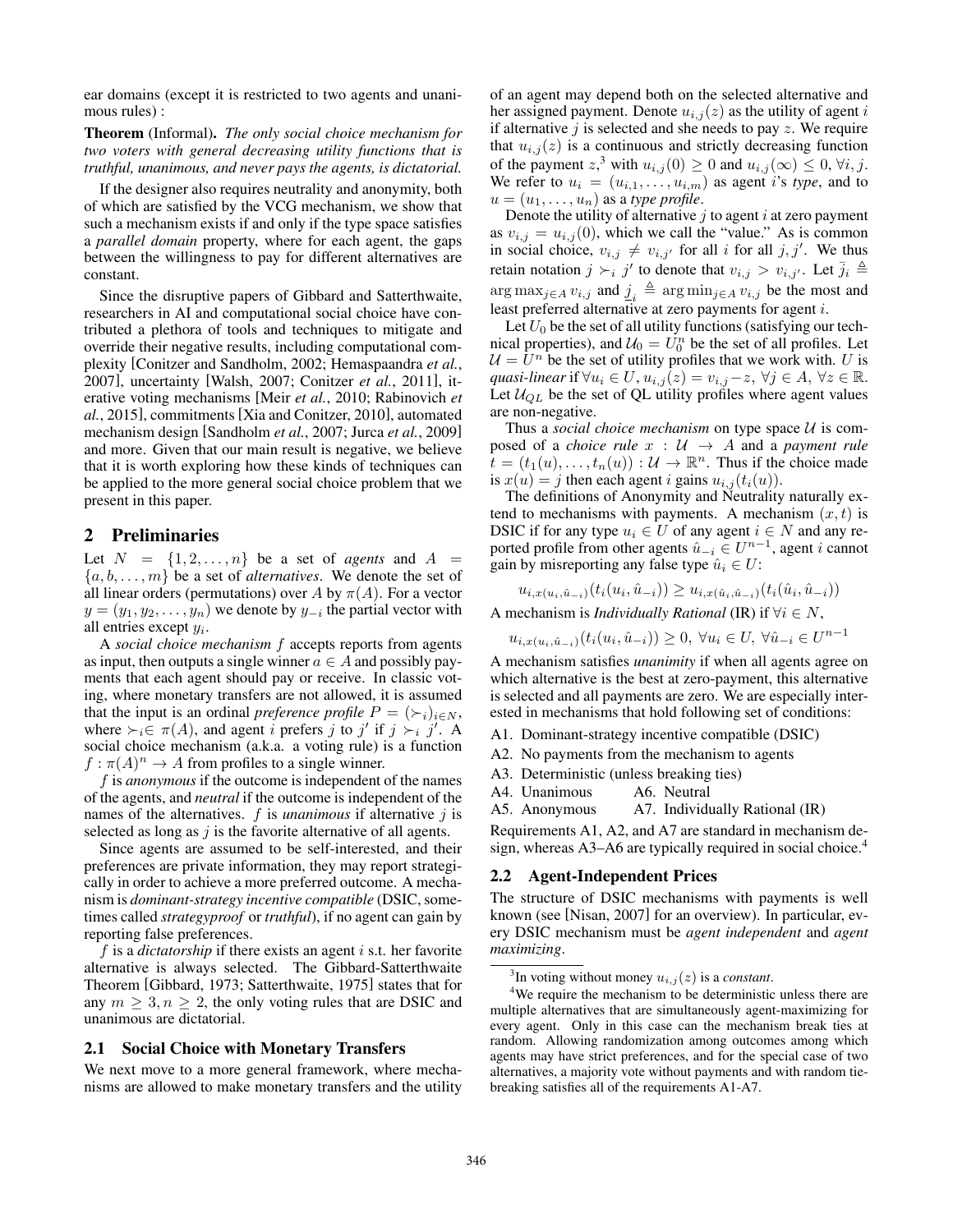Lemma 1 (Agent Independence). For any DSIC social choice mechanism  $(x, t)$ ,  $\forall i \in N$ ,  $\forall u_i$ ,  $\forall u'_i$ ,  $\forall u_{-i}$ , if  $x(u_i, u_{-i}) = x(u'_i, u_{-i})$ , then  $t_i(u_i, u_{-i}) = t_i(u'_i, u_{-i})$ .

Intuitively, fixing the report  $u_{-i}$  of the other agents, an agent *i* cannot affect her own payment without affecting the chosen alternative. Otherwise, an agent with type *u<sup>i</sup>* has an incentive to report the type  $u_i'$  or vice versa.

Given  $u_{-i}$ , if there exists  $u_i \in U$  s.t.  $x(u_i, u_{-i}) = j$ , then let the *agent-independent prices* be the payment *i* pays when *j* is selected:  $t_{i,j}(u_{-i}) \triangleq t_i(u_i, u_{-i})$ , which depends only on  $u_{-i}$ . Otherwise, let  $t_{i,j}(u_{-i}) \triangleq \infty$ .

Lemma 2 (Agent Maximization). For any DSIC social choice mechanism  $(x, t)$ ,  $\forall u \in \mathcal{U}$ , there must exist  $j^* \in A$  s.t.  $x(u) = j^*$  and  $j^* \in \arg \max_{j \in A} u_{i,j}(t_{i,j}(u_{-i})), \forall i \in N$ , i.e. the selected alternative must be simultaneously agent maximizing under the agent-independent prices for all agents.

It is easy to see that if agent-maximization does not hold there would be useful deviations. Further, any mechanism that meets both requirements is DSIC: an agent cannot affect her price for any particular alternative, and at the given prices (fixed by reports of others), she has no incentive to report in a way that results in a different alternative being selected. Therefore, a social choice mechanism is DSIC if and only if it can be stated in the following form:

- Compute agent-independent prices  $t_{i,j}(u_{-i})$  for each agent *i* and each alternative *j*.
- Choose an alternative  $j^* \in \arg \max_{j \in A} u_{i,j}(t_{i,j})$ , and charge each agent  $t_i(u) = t_{i,j} \tilde{u}(u_{-i}).$

As an example, a simple mechanism that always chooses alternative *a* and collects no payment sets  $t_{i,a} = 0$  and  $t_{i,j} = \infty$ , for all  $j \neq a$ , for all  $i \in N$ . It is easy to see that these payments are agent-independent and choosing *a* is the agent-maximizing allocation for all agents. For simplicity of notation, we drop the argument and denote  $t_{i,j} \triangleq t_{i,j} (u_{-i})$ when there is no ambiguity here onwards.

VCG mechanism. The Vickrey-Clarke-Groves (VCG) mechanism is defined for QL utilities and computes the valuemaximizing outcome, collecting from each agent the negative externality that she imposes on the rest of the agents. With QL utilities, all the information on an agent's type is conveyed in her values  $v_{i,j}$ . Thus, in the context of social-choice, VCG asks for a bid from each agent for each alternative, selects the alternative that has the maximum total bid value, and charges each agent the amount by which she is "pivotal" (meaning the amount of her bid that is important in causing this alternative to be selected.)

Mechanism 1: VCG Mechanism (QL Utilities) Input: Bids  $b_{i,j}$  for any  $i \in N$  and  $j \in A$ Set  $x(b) \triangleq j^* = \arg \max_{j \in A} \sum_{i \in N} b_{i,j}$ // allocation rule Set  $t_i(b) = \max_j \sum_{i' \neq i} b_{i',j} - \sum_{i' \neq i} b_{i',j^*}$ // payment rule

In the case of ties, i.e. two alternatives with the same total bid, we can break ties randomly. The mechanism is deterministic in cases other than random tie-breaking.

For QL utilities, the VCG mechanism satisfies all properties A1–A7 (see [Nisan, 2007]). In particular, it is a dominant strategy for agents to bid their true values on each alternative  $b^*_{i,j} = v_{i,j}$ . Observe that for any  $v_{-i}$ , there exists types  $v_i$  with very large  $v_{i,j}$  such that alternative  $j$  would be selected. Denote  $j_{-i}^* = \arg \max_{j \in A} \sum_{i' \neq i} v_{i,j}$ . For each alternative  $j \in A$ , the agent-independent prices are of the form  $t_{i,j}(v_{-i}) = \sum_{i' \neq i} v_{i',j_{-i}^*} - \sum_{i' \neq i} v_{i',j}$ . It is easy to verify that the welfare-maximizing alternative  $j^*$  is agentmaximizing for all agents.

Dictatorship. A *dictator mechanism* is defined by identifying a particular agent  $i^* \in N$  and defining *x* to select alternative *j* to maximize  $v_{i^*,j}$ , with all payments set to 0 (i.e.  $t_{i^*}(u) \equiv 0$ ). A dictatorship trivially satisfies all of our required properties except anonymity. For the dictator,  $t_{i^*}(u)$ is always zero thus  $t_{i^*,j}(u_{-i^*})=0$  always holds for all *j* regardless of the reports from the others  $u_{-i^*}$ . Let  $j^* = \overline{j}_{i^*}$  be the dictator's favorite alternative. In order for all other agents to always prefer alternative  $j^*$  at their corresponding prices, we must have  $t_{i,j^*} = 0$  and  $t_{i,j} = \infty$  for all  $j \neq j^*$ , for all  $i \neq i^*$ . These payments are agent-independent, and alternative  $j^*$  is agent-maximizing for all agents.

# 3 Impossibility under General Utilities

We show that for general non-QL utility space  $U_0$  with two agents and at least three alternatives, the only mechanism satisfying A1–A4 must be a dictatorship. We focus w.l.o.g. on the true types as the inputs of the mechanism since we study DSIC mechanisms.

Let  $j_i^{(k)}$  be the *k*th favorite alternative for agent *i* at zero payment, i.e.  $v_{i,j^{(1)}} > v_{i,j^{(2)}} > \ldots v_{i,j^{(m)}}$ .  $t_{-i,j^{(k)}}(u_i)$  denotes the price the other agent  $-i$  faces for the alternative that *i* ranks at place *k*, which is a function of only agent *i*'s type *u<sup>i</sup>* due to agent independence. For a particular social choice mechanism, we define two subsets of the type space  $U_i^I$ ,  $U_i^{II} \subseteq U_0$  as:

• 
$$
U_i^I = \{u_i \in U_0 \mid t_{-i,j_i^{(2)}}(u_i) = 0\}
$$

•  $U_i^{II} = \{u_i \in U_0 \mid t_{-i,j_i^{(k)}}(u_i) = \infty, \forall k \ge 3\}$ 

 $U_i^I$  (utilities of the first type) is the collection of *i*'s types that set a zero price for the other agent on *i*'s second favourite alternative.  $U_i^{II}$  (utilities of the second type) is the collection of *i*'s types s.t. all but the first two favourite alternatives for *i* are never selected for any  $u_{-i}$ . We first prove that any agent type must belong to at least one of these two collections.

Lemma 3. In any mechanism satisfying A1–A4 for the non-QL utility space  $\mathcal{U}_0$  with two agents, then one of  $u_i \in U_i^I$  and  $u_i \in U_i^{II}$  must hold for any agent *i* and any  $u_i \in U_0$ .

*Proof.* Assume otherwise, there exists an agent *i* and a type  $u_i \in U_0$  s.t.  $u_i \notin U_i^I$  and  $u_i \notin U_i^{II}$ . W.l.o.g. we assume that  $\exists u_1 \in U_0$  s.t.  $a \succ_1 b \succ_1 c \succ_1 \cdots \succ_1 m$ ,  $t_{2,b}(u_1) > 0$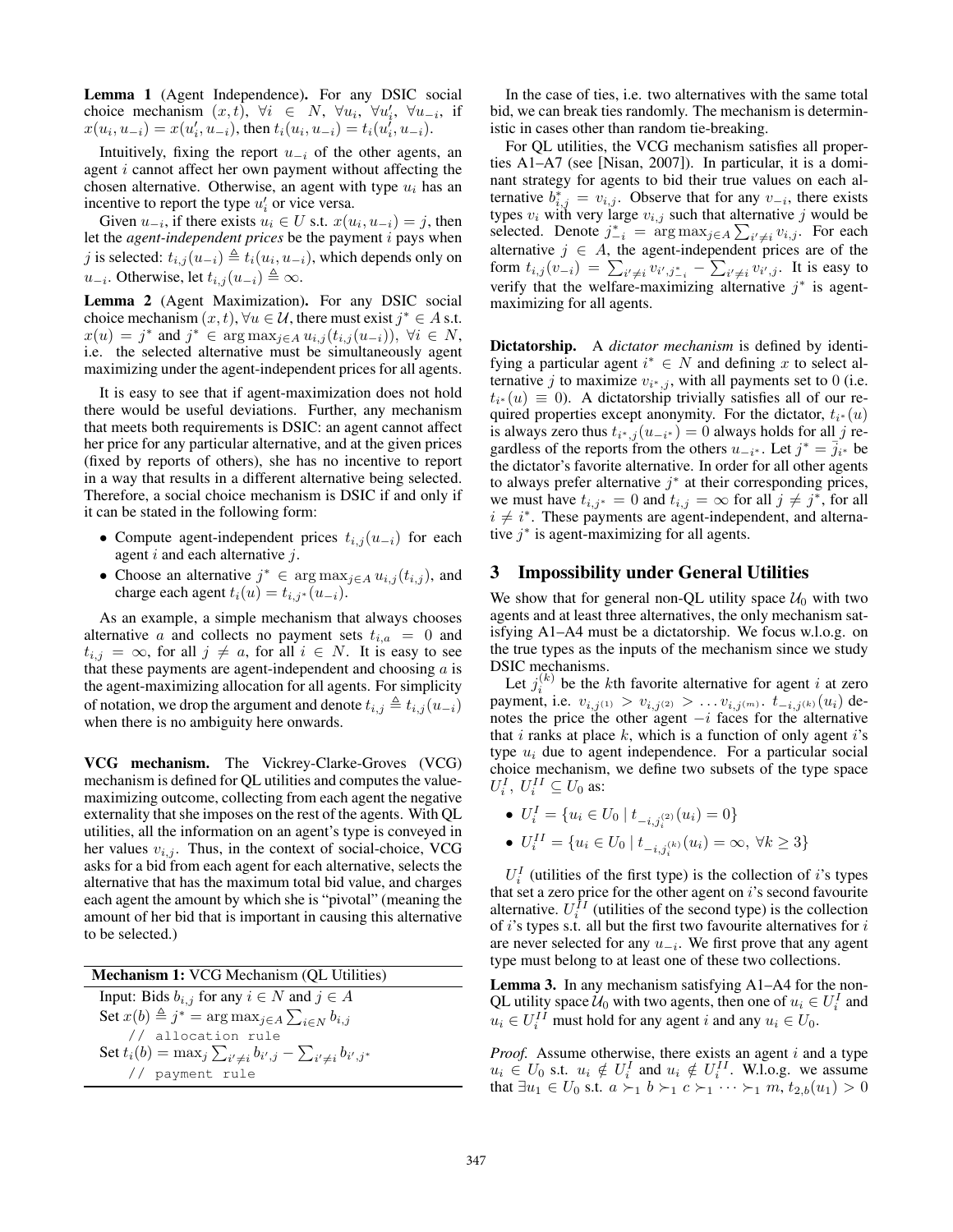and  $t_{2,j}(u_1) < \infty$  for some  $j \neq a, b$ . Consider for now that  $j = c$ , and the same argument can be repeated for all  $j \neq a, b$ .

With all possible types in  $U_0$ , we can find  $u_2$  of agent 2 as shown in Figure 1 s.t.  $b \succ_2 c \succ_2 a$  and  $u_{2,c}(t_{2,c})$  $u_{2,b}(t_{2,b}) > v_{2,j}, \ \forall j \neq b, c$ , assuming  $t_{2,b} > 0$  and  $t_{2,c} <$  $\infty$ .



Figure 1: Preference  $u_2$  of agent 2 for the proof of Lemma 3.

We know from unanimity that  $t_{1,b} = 0$  must hold, since if agent 1 reports *b* as her favorite alternative, *b* must be selected and her payment must be zero. Therefore we have  $\forall j \neq a, b$ ,  $u_{1,j}(t_{1,j}) \leq v_{1,j} < v_{1,b} = u_{1,b}(t_{1,b})$ , and the only possible agent-maximizing alternatives for agent 1 are *a* or *b*.

However, it is easy to see that the agent-maximizing alternative for agent 2 is *c*, thus there does not exist an alternative that is agent-maximizing for both agents. Contradiction.  $\square$ 

The placement of agent *i*'s type into  $U_1^{II}$  or  $U_2^{II}$  depends only on the mechanism and *ui*, and not on the report of the other agent. Say that an agent *i* is a *dictator for alternative j*, if  $j_i = j \Rightarrow x(u) = j$ , and  $t_{i,j}(u_{-i}) = 0$  for all  $u_{-i} \in U_0$ . Next, we show that if there exists  $u_i \in U_i^I$ , the other agent must be a dictator for  $j_i^{(2)}$ , the second favorite alternative of agent *i*.

Lemma 4. In any mechanism satisfying A1–A4 for the non-QL utility space  $U_0$  with two agents, if there exists a type  $u_i \in U_i^I$  with  $j = j_i^{(2)}$ , then agent  $-i$  is a dictator for *j*.

*Proof.* Assume w.l.o.g that there exists a type  $u_2 \in U_2^I$  s.t.  $b \succ_2 a \succ_2 j$  for all  $j \neq a, b$ . We show that agent 1 is a dictator for alternative *a*. We proceed in steps:

*Claim 1:* For  $u_1 \in U_0$  s.t.  $\bar{j}_1 = a$  and  $j_1^{(2)} = b$ , we have  $u_1 \in$  $U_1^{II}$ . Assume otherwise, so that both  $u_1$  and  $u_2$  belong to  $U^I$ and  $t_{1,a} = t_{2,b} = 0$ . We know from unanimity that  $t_{2,a} =$  $t_{1,b} = 0$ . Under these prices,  $u_{1,a}(t_{1,a}) = v_{1,a} > v_{1,b}$  $u_{1,b}(t_{1,b})$  and  $u_{2,a}(t_{2,a}) = v_{2,a} < v_{2,b} = u_{2,b}(t_{2,b})$ , and the agent-maximizing alternatives are different. A contradiction. *Claim 2:* For  $u_2 \in U_0$  s.t.  $c \succ_2 a \succ_2 j$  for  $j \neq a, c$  and  $c \neq b$ , we have  $u_2 \in U_2^I$ . Assume otherwise,  $u_2 \notin U_2^I$ . This  $\text{implies } t_{1,j_2^{(2)}}(u_2) = t_{1,a}(u_2) \neq 0 \text{ thus } t_{1,a}(u_2) > 0 \text{ since no}$ payment is made to the agents. We can find a type  $u_1 \in U_0$ as shown in Figure 2 s.t.  $a \succ_1 b \succ_1 j$  for all  $j \neq a, b$ , but  $u_{1,a}(t_{1,a}) < v_{1,c}$ . From unanimity, we have  $t_{2,a} = 0$ , and thus the agent maximizing alternative for agent 2 must be *a* or *c*. Further, we know from Claim 1 that  $u_1 \in U_1^{II}$  thus  $t_{2,c} = \infty$  so alternative *a* must be selected. However, again



Figure 2: Preference  $u_1$  of agent 1 for Claim 2 of Lemma 4.

from unanimity we know  $t_{1,c} = 0$  thus  $u_{1,a}(t_{1,a}) < v_{1,c}$  $u_{1,c}(t_{1,c})$ . A contradiction.

*Claim 3:*  $\forall u_1 \in U_0$  s.t.  $\bar{j}_1 = a$ , we have  $u_1 \in U_1^{II}$ . With some  $u_2 \in U_2^I$  s.t.  $b \succ_2 a \succ_2 j$  for  $j \neq a, b$ , we showed in Claim 1 that for  $u_1$  s.t.  $\bar{j}_1 = a$  and  $j_1^{(2)} = b$ ,  $u_1 \in U_1^{II}$ . We know from Claim 2 that for all  $c \neq a, b$ , there exists  $u_2 \in U_2^I$ s.t.  $c \succ_2 a \succ_2 j$  for  $j \neq a, c$ . Repeating the same argument as in Claim 1, we know that for all  $c \neq a, b, \overline{j}_1 = a$  and  $j_1^{(2)} = c$  implies  $u_1 \in U_1^{II}$ . Combining this with Claim 1, we know  $\forall u_1 \in U_0 \text{ s.t. } \bar{j}_1 = a, u_1 \in U_1^{II}$ .

*Claim 4:* For  $u_2 \in U_0$  s.t.  $j_2^{(2)} = a$ , we have  $u_2 \in U_2^I$ . In Claim 2, we showed that for  $u_2$  s.t.  $\bar{j}_2 = c \neq b$  and  $j_2^{(2)} = a$ ,  $u_2 \in U_2^I$ . What is left to show is that  $u_2 \in U_2^I$  for  $u_2$  s.t.  $\bar{j}_2 = b$  and  $j_2^{(2)} = a$ . This follows by repeating the argument in Claim 2, observing that Claim 1 is generalized to  $u_1$  with  $\bar{j}_1 = a$  and any  $j_1^{(2)}$ .

*Claim 5:* For all  $u_1 \in U_0$  s.t.  $\bar{j}_1 = a$ , we have  $t_{2,j}(u_1) = \infty$ for all  $j \neq a$ . We know from Claim 3 that  $t_{2,j} = \infty$  for all  $j \neq a, j_1^{(2)}$ , and left to show is  $t_{2,j_1^{(2)}} = \infty$ . Denote  $j_1^{(2)} = b$ w.l.o.g. and assume for contradiction that  $t_{2,b} < \infty$ . There exists  $u_2$  of agent 2 s.t.  $b \succ_2 a \succ j$  for all  $j \neq a, b$  and  $u_{2,b}(t_{2,b}) > v_{2,a}$ . We know from Claim 4 that  $t_{1,a} = 0$ , thus *a* is agent-maximizing for agent 1 and must be selected. However, agent 2 strictly prefers *b* to *a* at the current prices, thus this is a contradiction and  $t_{2,b}(u_1) = \infty$  must hold.

*Claim 6:*  $\forall u_2 \in U_0$ , we have  $t_{1,a}(u_2)=0$ . Assume otherwise, such that there exists  $u_2$  s.t.  $t_{1,a}(u_2) > 0$ . We can find a type  $u_1$  of agent 1 such that  $a \succ_1 j$  and  $u_{1,a}(t_{1,a}) < v_{1,j}$ for all  $j \neq a$ . From unanimity, we know  $t_{1,\bar{j}_2} = 0$  thus  $u_{1,a}(t_{1,a}) < v_{1,\bar{j}_2} = u_{1,\bar{j}_2}(t_{1,\bar{j}_2})$ . This shows that *a* is not the agent-maximizing alternative for agent 1, however from Claim 5 alternative *a* must be selected. A contradiction.

Thus we know that agent 1 never pays for alternative *a*, and *a* is selected as long as it is agent 1's most preferred alternative. This implies that agent 1 is a dictator for *a*.  $\Box$ 

Theorem 1. *With two agents and at least three alternatives, the only social choice mechanism for the non-QL utility space U*<sup>0</sup> *satisfying A1–A4 must be a dictatorship.*

*Proof.* We proceed in steps:

*Step 1:* It is not possible that  $U_1^I = U_2^I = U_0$ . Otherwise, consider any profile where  $a \succ_1 b \succ_1 \ldots; b \succ_2 a \succ_2 \ldots$ ,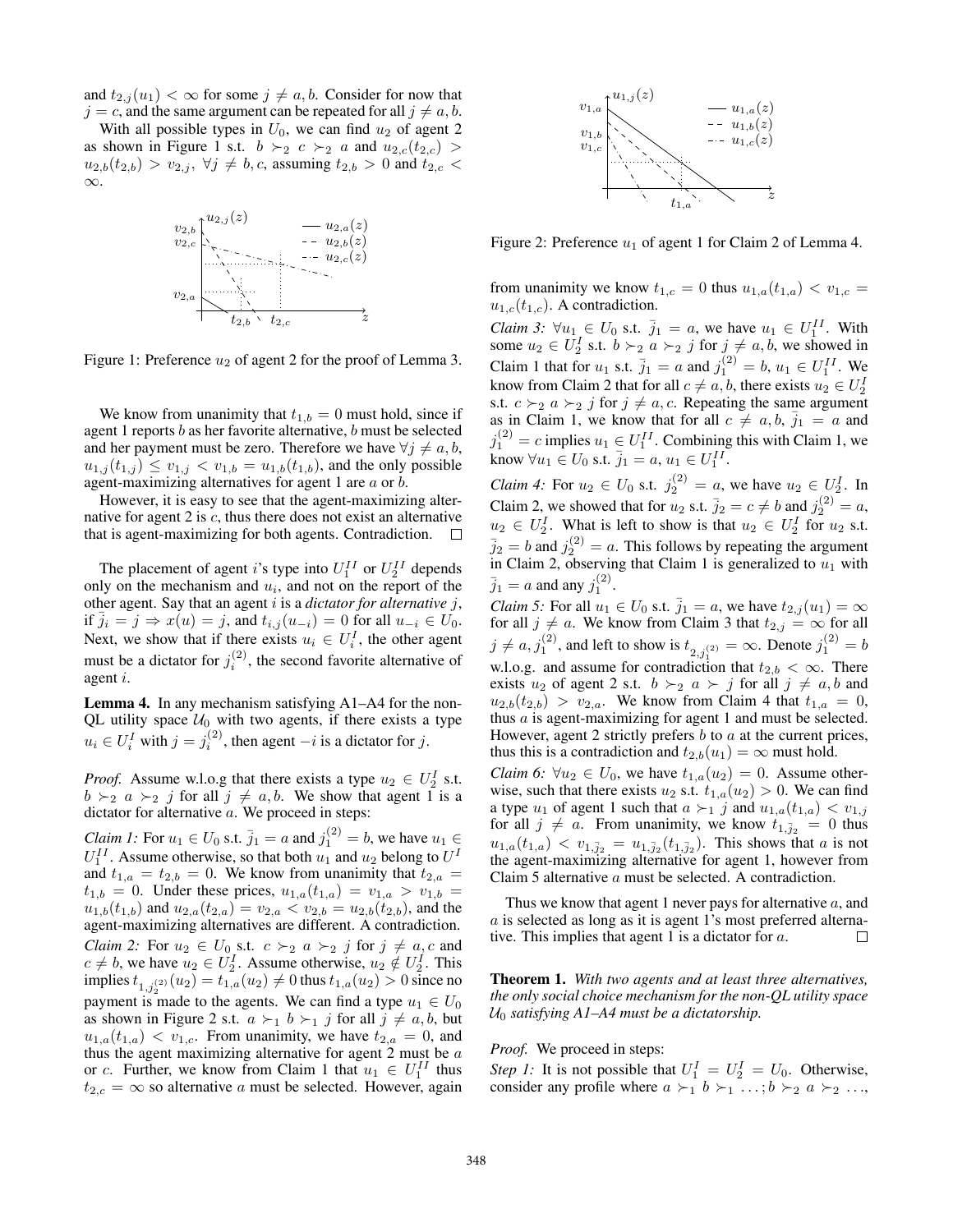

Figure 3: Preference  $u_1$  of agent 1 for Step 2 of Theorem 1.

we get a contradiction to agent maximizing with the same arguments as in Claim 1 of the proof of Lemma 4. *Step 2:* It is not possible that  $U_1^{II} = U_2^{II} = U_0$ . This is

obvious if the number of alternatives is at least 4 since there would be type profiles where all alternatives are eliminated. Assume there are three alternatives and  $U_1^{II} = U_2^{II} = U_0$ .

We know from Claim 1 that there must be some type of some agent that is not in  $U^I$ ; thus, we assume w.l.o.g  $\overrightarrow{\exists u_2} \notin$ *U*<sup>*I*</sup><sub>2</sub> and we name the alternatives s.t.  $c >_2 b >_2 a$ .

We know from the assumptions that  $t_{1,b} > 0$ . Consider the type *u*<sup>1</sup> as shown in Figure 3 (we do not need to specify *u*<sup>2</sup> exactly), i.e. for which  $u_{1,b}(t_{1,b}) < v_{1,c}$ . Since  $u_1 \in U_1^{II}$ ,  $u_2 \in U_2^{II}$ , the only alternative that has not been rejected is *b*. However,  $t_{1,c} = 0$  by unanimity thus  $u_{1,c}(t_{1,c}) = v_{1,c} > 0$  $u_{1,b}(t_{1,b})$ . This contradicts agent-maximization, thus  $U_1^{II} =$  $U_2^{II} = U_0$  cannot hold.

*Step 3:* By Step 2, the premise of Lemma 4 holds for some  $i \in \{1, 2\}$  and some alternative. Thus w.l.o.g. agent 1 is a dictator for *a*, and  $t_{1,a} = 0$  for all  $u_2 \in U$ .

*Step 4:* For any alternative  $j \neq a$ , consider the type  $u_2$  s.t. *j* is ranked second and *a* is ranked last:  $j_2^{(2)} = j$  and  $j_2^{(m)} = a$ . Since  $t_{1,a}(u_2) = 0 < \infty$  must hold,  $u_2 \notin U_2^{II}$  thus  $u_2 \in U_2^{I}$ by Lemma 3. Again by Lemma 4 we know that agent 1 is the dictator for alternative *j*.

Therefore agent 1 is the dictator for all alternatives.  $\Box$ 

We know that the VCG mechanism meets all our requirements A1–A7 for QL utilities. Theorem 1 shows that once we allow arbitrary decreasing utility functions, then even minimal requirements A1–A4 lead to an impossibility result. A natural question is whether a positive result is available for a smaller set of non-QL utilities. Our impossibility result holds as long as we allow utility functions that are sufficiently "shallow." For example, all decreasing linear functions. In the remainder of the paper we explore the implications of more restricted utilities.

## 4 From Quasi-Linear to Parallel Utilities

We now define the concept of a *parallel domain* for utilities. A type profile in a parallel domain is one in which, for each agent, the horizontal distances between the utility curves of different alternatives are constant, whenever the utility curves are above the value of the least preferred alternative.

We present a direct mechanism that satisfies A1–A7 for parallel domains, and prove an impossibility result for type spaces that are not parallel.

**Definition 1** (Parallel Domain). A type space  $U \subset U_0$  is a parallel domain if for all  $u \in \mathcal{U}$ , for all  $i \in N$ , for all  $j, j' \in A$ s.t.  $v_{i,j} > v_{i,j'}$ ,

$$
u_{i,j}(z + u_{i,j}^{-1}(v_{i,j'})) = u_{i,j'}(z), \ \forall 0 \le z \le u_{i,j'}^{-1}(v_{i,\underline{j}_i}).
$$



Figure 4: An example utility type in the parallel domain. All horizontal sections of the shaded area (e.g. the thick arrows) are of the same length, i.e. utility curves are horizontal shifts of each other within the range.

In other words,  $\forall w, \in [v_{i, \underline{j}_i}, v_{i, j'}], u_{i, j}^{-1}(w) - u_{i, j'}^{-1}(w)$  is a constant that does not depend on *w*, i.e. the additional amount an agent is willing to pay for  $j'$  over  $j$  does not depend on how much the agent is charged for  $j$ . There is no requirement on the shape of the curves  $u_{i,j}$  below  $v_{i,\underline{j}_i}$ . Denote  $\mathcal{U}_{\parallel} \subseteq \mathcal{U}_0$  as the largest parallel domain.

The QL space *UQL* is a parallel domain. A type space in which all first  $m - 1$  utility curves of each agent are parallel (but not necessarily parallel to the utility curves of other agents) is also a parallel domain, which we call "linear parallel." For these two spaces, the vertical distances between the utility curves also stay the same, but this does not hold for general parallel domains. Finally, when there are only two alternatives,  $U_0$  is trivially a parallel domain.

We now introduce a direct mechanism that satisfies A1– A7 for any number of agents and any number of alternatives if the type space is a parallel domain:  $\mathcal{U} \subseteq \mathcal{U}_{\parallel}$ . Given a type profile  $u \in \mathcal{U}$ , denote the "maximum willingness to pay"  $p_{i,j}$ as the amount at which agent *i* is indifferent between getting alternative *j* and getting the worst alternative for free:  $p_{i,j}$  =  $u_{i,j}^{-1}(v_{i,\underline{j}_i}) = u_{i,j}^{-1}(\min_{j' \in A} v_{i,j'})$ .

| <b>Mechanism 2:</b> Direct mechanism for parallel domains                                              |
|--------------------------------------------------------------------------------------------------------|
| Input: $\hat{u} = (\hat{u}_1, \dots, \hat{u}_n)$ for $i \in N, j \in A$ do                             |
| Set $p_{i,j} = \hat{u}_{i,j}^{-1}(\hat{v}_{i,j}) = \hat{u}_{i,j}^{-1}(\min_{j' \in A} \hat{v}_{i,j'})$ |
| Set $x(\hat{u}) \triangleq j^* = \arg \max_{j \in A} \sum_{i \in N} p_{i,j}$                           |
| // allocation rule                                                                                     |
| Set $t_i(\hat{u}) = \max_j \sum_{i' \neq i} p_{i',j} - \sum_{i' \neq i} p_{i',j^*}$                    |
| // payment rule                                                                                        |

Theorem 2. *The direct mechanism satisfies A1–A7 for parallel domains, for any number of voters and alternatives.*

*Proof.* A2, A3 and A5–A7 are easy to see. For A4, the willingness to pay is aligned with values at zero payment for par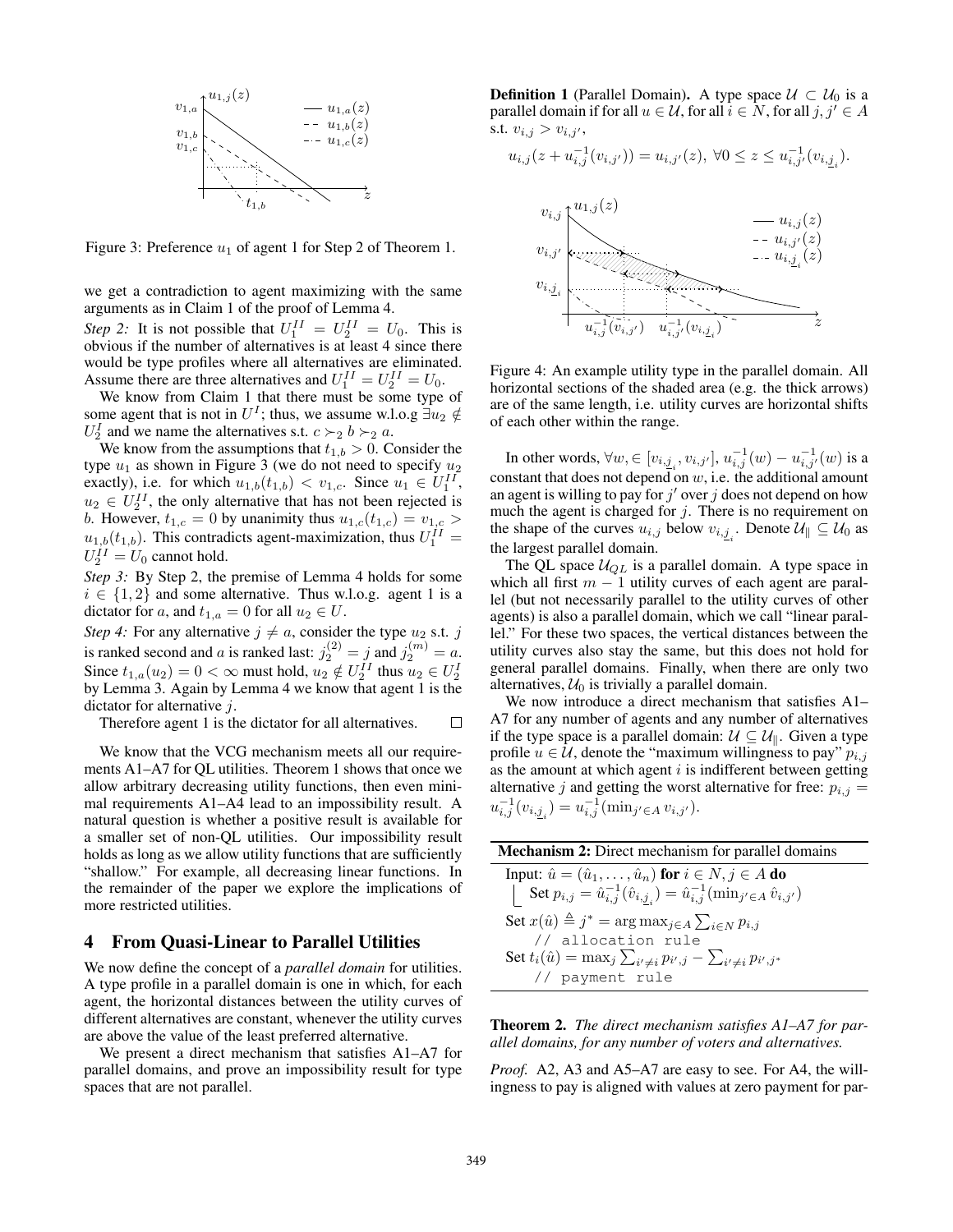allel domains and  $\arg \max p_{i,j} = \overline{j}_i$ . If  $\exists j^* = \overline{j}_i$  for all *i*,  $t_{i,j^*} = 0$  for all *i* and the mechanism satisfies unanimity.

What is left to check is DSIC. We can check that the prices are of the form  $t_{i,j}(\hat{u}_{-i}) = \max_{j'} \sum_{i' \neq i} p_{i',j'} - \sum_{i' \neq i} p_{i',j}$ and are agent independent by construction, thus we only need to show  $x(\hat{u}) = j^* = \arg \max_{j \in A} \sum_{i \in N} p_{i,j}$  is simultaneously agent maximizing for every agent. Denote  $j^*_{-i}$  = arg  $\max_{j \in A} \sum_{i' \neq i} p_{i',j}$ . Observe that for parallel domains:

(i) 
$$
p_{i,\underline{j}} = u_{i,\underline{j}_i}^{-1}(v_{i,\underline{j}_i}) = 0
$$

(ii)  $\forall j, j'$  s.t.  $j \succ_i j'$ , we have  $p_{i,j} - p_{i,j'} = u_{i,j}^{-1}(v_{i,j'})$ 

Also, we know from the payment rule that  $t_{i,j^*} \leq p_{i,j^*}$ . We need to discuss the following cases:

*Case 1:*  $j^* = j$  i.e. the worse alternative is selected. Since  $p_{i,j^*} = p_{i,j} = 0$ , we must have  $t_{i,j^*} = 0$  since  $t_{i,j^*} \leq p_{i,j^*}$ . Also from  $p_{i,j^*} = 0$ ,  $j^* = j^*_{-i}$  must hold. For any  $j \neq j^*$ , the price agent *i* faces  $t_{i,j}$  =  $\sum_{i' \neq i} p_{i,j} *_{i,j} - \sum_{i' \neq i} p_{i,j} = \sum_{i'} p_{i',j} * - p_{i,j} * - \sum_{i'} p_{i',j} *$  $p_{i,j} = (\sum_{i'} p_{i',j'} - \sum_{i'} p_{i',j}) + p_{i,j} \ge p_{i,j}.$  This implies  $u_{i,j^*}(t_{i,j^*}) = u_{i,\underline{j}_i}(0) = v_{i,\underline{j}_i} = u_{i,j}(p_{i,j}) \geq u_{i,j}(t_{i,j})$ , and  $j^*$  is the agent maximizing alternative.

*Case 2:*  $j^* \neq j_i$ . First, we know from  $t_{i,j^*} \leq p_{i,j^*}$  that  $u_{i,j^*}(t_{i,j^*}) \geq u_{i,j^*}(p_{i,j^*}) = v_{i,\underline{j}_i} = u_{i,\underline{j}_i}(0) \geq u_{i,\underline{j}_i}(t_{i,\underline{j}_i}).$ What is left to show is that for  $j \neq j_i$ ,  $u_{i,j^*}(t_{i,j^*}) \geq$  $u_{i,j}(t_{i,j})$ . Observe:  $t_{i,j^*} - t_{i,j} = \sum$  $i' \neq i$  $p_{i',j_{-i}^*}$ — $\sum$  $i' \neq i$  $p_{i',j^*}$ — ( $\sum$  $i' \neq i$  $p_{i',j_{-i}^*}$ — $\sum$  $i' \neq i$  $p_{i',j})$  $= -\sum$  $p_{i',j^*} + p_{i,j^*} + \sum$  $p_{i',j} - p_{i,j} \leq p_{i,j^*} - p_{i,j}$ 

 $i'$ 

We consider the following two cases:

 $i'$ 

*Case 2.1*  $j^* \prec_i j$ . We know from (ii) that  $p_{i,j} - p_{i,j^*} =$  $u_{i,j}^{-1}(v_{i,j^*})$ , thus  $t_{i,j^*} - t_{i,j} \leq p_{i,j^*} - p_{i,j} = -u_{i,j}^{-1}(v_{i,j^*}) \Rightarrow$  $t_{i,j} \geq t_{i,j^*} + u_{i,j}^{-1}(v_{i,j^*})$ . Since  $t_{i,j^*} \leq p_{i,j^*} =$  $u_{i,j}^{-1}(v_{i,j})$ , we know from the property of parallel domain  $\text{that } u_{i,j}(t_{i,j}) \leq u_{i,j}(t_{i,j^*} + u_{i,j}^{-1}(v_{i,j^*})) = u_{i,j^*}(t_{i,j^*}).$ 

*Case 2.2 j*<sup>\*</sup>  $\succ_i$  *j*. We know that  $p_{i,j^*} - p_{i,j} = u_{i,j^*}^{-1}(v_{i,j})$ therefore  $t_{i,j^*} \le u_{i,j^*}^{-1}(v_{i,j})+t_{i,j}.$  If  $t_{i,j} > p_{i,j}$ , we know that  $u_{i,j}(t_{i,j}) < v_{i,j} = t_{i,j^*}(p_{i,j^*}) \leq u_{i,j^*}(t_{i,j^*})$  since  $t_{i,j^*} \leq$  $p_{i,j}$ <sup>\*</sup>. If  $t_{i,j} \leq p_{i,j}$ , we know from the property of parallel domain that  $u_{i,j^*}(t_{i,j^*}) \geq u_{i,j^*}(u_{i,j^*}^{-1}(v_{i,j}) + t_{i,j}) = u_{i,j}(t_{i,j}).$ 

Combining all above cases, we have showed that  $j^*$  is agentmaximizing for all agents. This completes the proof.  $\Box$ 

Remark: It is evident from the description of the mechanism that there is an equivalent indirect mechanism, where each agent *i* only reports a "bid"  $p_{i,j}$  for each  $j \in A$ .

### 4.1 Parallel Domains are Tight

We present the characterization of agent-independent prices for two agents in any mechanism under A1–A7, and show that the parallel domain is the largest type space in which such a mechanism exists. The details of the proofs are omitted due to the space limit.



Figure 5: Preference profile the proof of Theorem 3.

Lemma 5 (Necessary Conditions for Agent-independent Prices). Consider two agents with types  $u_1$  and  $u_2$ . Under any social choice mechanism satisfying A1–A7, the agent independent prices for the other agent  $-i$  determined by agent *i*'s report  $t_{-i,j}(u_i)$  must satisfy

$$
t_{-i,j} = u_{i,\bar{j}_i}^{-1}(v_{i,j}),
$$
\n(1)

i.e. for each alternative *j*, the other agent pays the amount that agent *i* needs to pay for  $\overline{j_i}$  such that agent *i* is indifferent between getting  $j_i$  at this amount, and getting  $j$  for free.

Theorem 3. *With two agents and at least three alternatives, under any type space U s.t.*  $U_{QL} \subset U$  *and*  $U \not\subset U_{\parallel}$ *, there is no social choice mechanism satisfying assumptions A1–A7.*

*Proof sketch for*  $m = 3$ . Assume w.l.o.g that there exists a type  $u_1$  of agent 1 s.t.  $a \succ_1 b \succ_1 c$  that is non-parallel. There must exists some  $z \leq u_{1,b}^{-1}(v_{1,c})$  s.t.  $u_{1,b}(z) \neq u_{1,a}(z +$  $u_{1,a}^{-1}(v_{1,b})$ ), as shown in Figure 5(a). Suppose  $u_{2,b}$  is more steep, as in the figure. We construct agent 2 with QL utilities  $c \succ_2 b \succ_2 a$ , s.t. agent 2 selects *b* but just barely. Thus the price she sets on *a*, due to the milder slope, results in agent 1 selecting *a*, in contradiction to agent-maximizing.  $\Box$ 

# 5 Conclusions

This paper has introduced the study of general social choice with non-QL utilities. We showed that without additional assumptions on the shape of agents' utility functions, any truthful social choice mechanism for three alternatives or more (under mild requirements) is dictatorial. While our proof only applies for two voters, we believe that the result holds for any number of voters, and leave it as an open question.

We have also provided a tight answer to the question of how restricted utility functions must be in order for VCGlike mechanisms to work, showing that the QL domain can be somewhat extended to parallel domain, but no further.

Because utilities are likely to go beyond the parallel domain in most realistic applications, we argue that future work should relax the DSIC requirement, and see whether weaker incentive guarantees can be attained for example by factoring considerations of computational intractability on agent reasoning, or through behvioral models [Meir *et al.*, 2014].

#### Acknowledgments

This work is supported in part by a grant from the FLI, from the SEAS TomKat fund, and from NSF grant CCF-1301976.